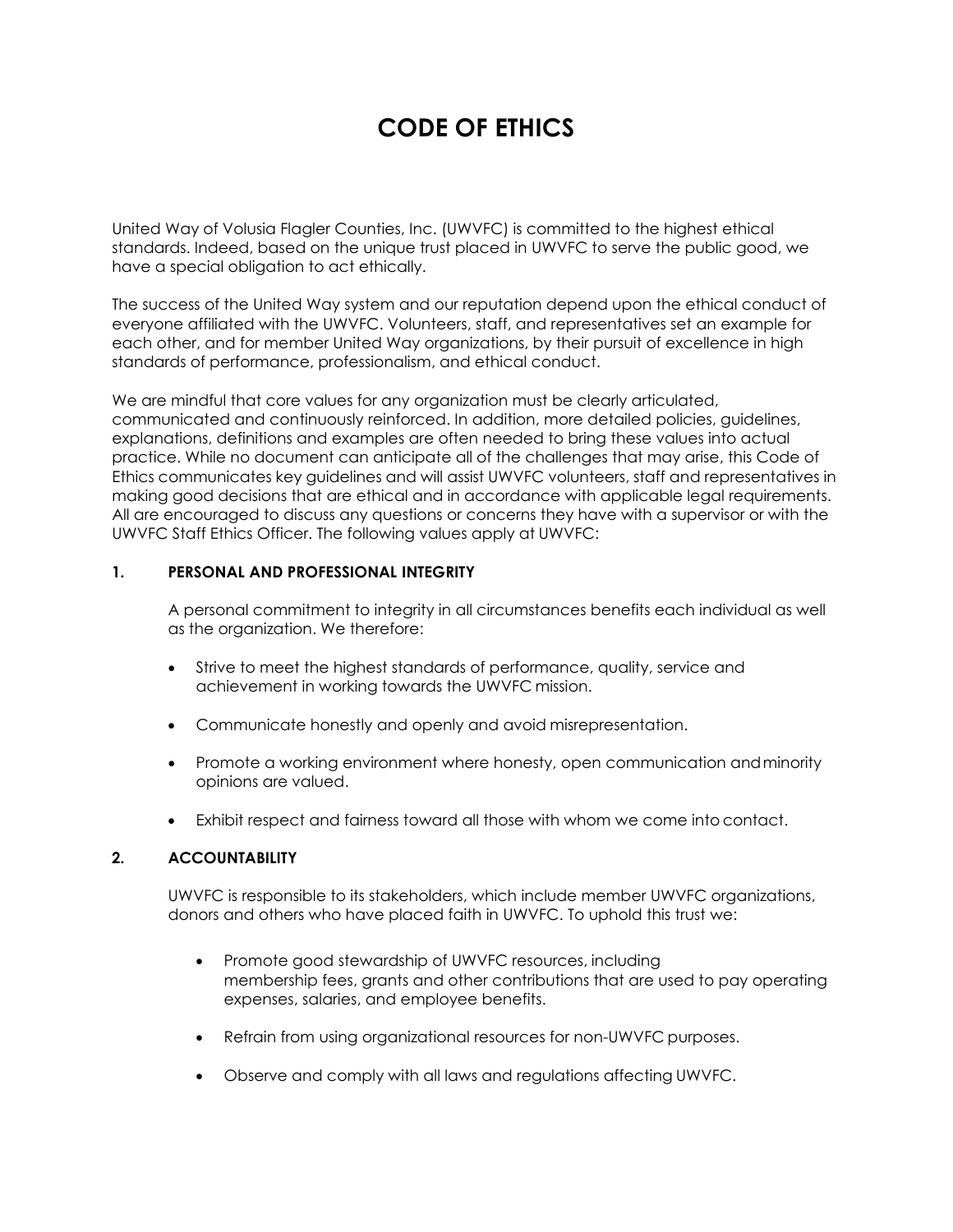#### **3. SOLICITATIONS AND VOLUNTARY GIVING**

The most responsive contributors are those who have the opportunity to become informed and involved. We therefore:

- Promote voluntary giving in dealing with donors and vendors.
- Refrain from any use of coercion in fundraising activities, including predicating professional advancement on response to solicitations.

#### **4. DIVERSITY AND EQUAL OPPORTUNITY**

UWVFC is an equal opportunity employer and is committed to the principle of diversity. We therefore:

- Value, champion, and embrace diversity in all aspects of UWVFC activities and respect others without regard to race, color, religion, creed, age, sex, national origin or ancestry.
- Support affirmative action and equal employment opportunityprograms throughout UWVFC.
- Refuse to engage in or tolerate in any other form of discrimination orharassment of any of the protected classes outlined above.

#### **5. CONFLICTS OF INTEREST**

The standard behavior at UWVFC is that all staff, volunteers, and board members scrupulously avoid conflicts of interest between the interests of the United Way on one hand, and personal, professional, and business interests on the other. This includes avoiding potential and actual conflicts of interest, as well as perceptions of conflicts of interest.

I understand that the purposes of this policy are to protect the integrity of UWVFC's decision-making process, to enable our constituencies to have confidence in our integrity, and to protect the integrity and reputations of volunteers, staff and board members.

To avoid any conflict of interest or the appearance of a conflict of interest which could tarnish the reputation of UWVFC as well as undermine the public's trust in all United Way organizations:

UWVFC Staff and Representatives:

- Avoid any activity or outside interest which conflicts or appears to conflict with the best interest of UWVFC, including involvement with a current or potential UWVFC vendor, grantee, or competing organization unless disclosed to and not deemed to be inappropriate.
- Ensure that outside employment and other activities do not adversely affectthe performance of their UWVFC duties or the achievement of UWVFC's mission.
- Ensure that travel, entertainment and related expenses are incurred on abasis consistent with the mission of UWVFC and not for personal gain or interests.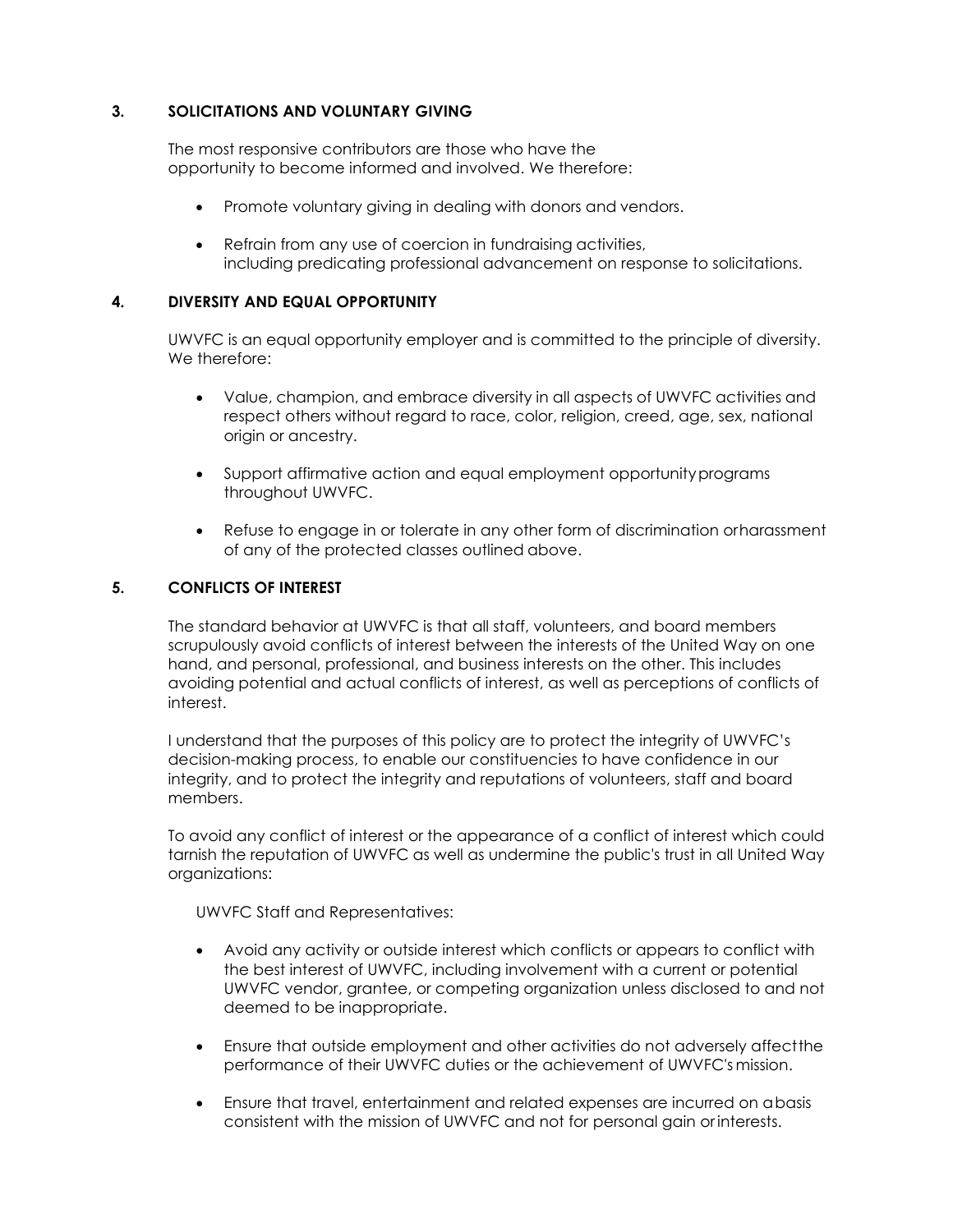- Decline any gift, gratuity or favor in the performance of UWVFC duties exceptfor promotional items of nominal value, and any food, transportation, lodging or entertainment unless directly related to UWVFC business.
- Refrain from influencing the selection of staff, consultants or vendors who are relatives or personal friends or affiliated with, employ, or employed by aperson with whom they have a relationship that adversely affects the appearance of impartiality.

#### **UWVFC VOLUNTEERS:**

- Should not knowingly take any action, or make any statement, intended to influence the conduct of UWVFC in such a way to confer any financial benefiton themselves, their immediate family members or any organization in which they or their immediate family members have a significant interest as stakeholders, directors or officers.
- Disclose all known conflicts or potential conflicts of interest in any matter before the Board of Governors, if they are Board members, or any committee upon which they serve. After disclosure, I understand that I will be permitted to participate in the discussion, but will not be permitted to vote on the question, and I have the option to leave the room for the vote if I so desire.
- Shall annually file a disclosure of all known potential conflicts of interest.

#### **6. CONFIDENTIALITY AND PRIVACY**

Confidentiality is a hallmark of professionalism.

- The United Way of Volusia-Flagler County (UWVFC) requires that strict confidentiality be maintained with respect to all informationobtained concerning the UWVFC, as well as the clients and others theyserve.
- We therefore shall not disclose any information obtained in the course of our service to any third parties without prior written consent from the UWVFC. This includes but is not limited to information pertaining to financial status and operations such as budget information, donations of money or gifts in kind, salary information, and information pertaining to clients, staff or other volunteers.

#### **7. POLITICAL CONTRIBUTIONS**

UWVFC encourages individual participation in civic affairs. However as a charitable organization, UWVFC may not make contributions to any candidate for public office or political committee and may not intervene in any political campaign on behalf of or in opposition to any candidate for public office. We therefore:

- Refrain from making any contributions to any candidate for public officeor political committee on behalf of UWVFC.
- Refrain from making any contributions to any candidate for public office or political committee in a manner that may create the appearance that the contribution is on behalf of UWVFC.
- Refrain from using any organizational financial resources, facilities or personnel to endorse or oppose a candidate for public office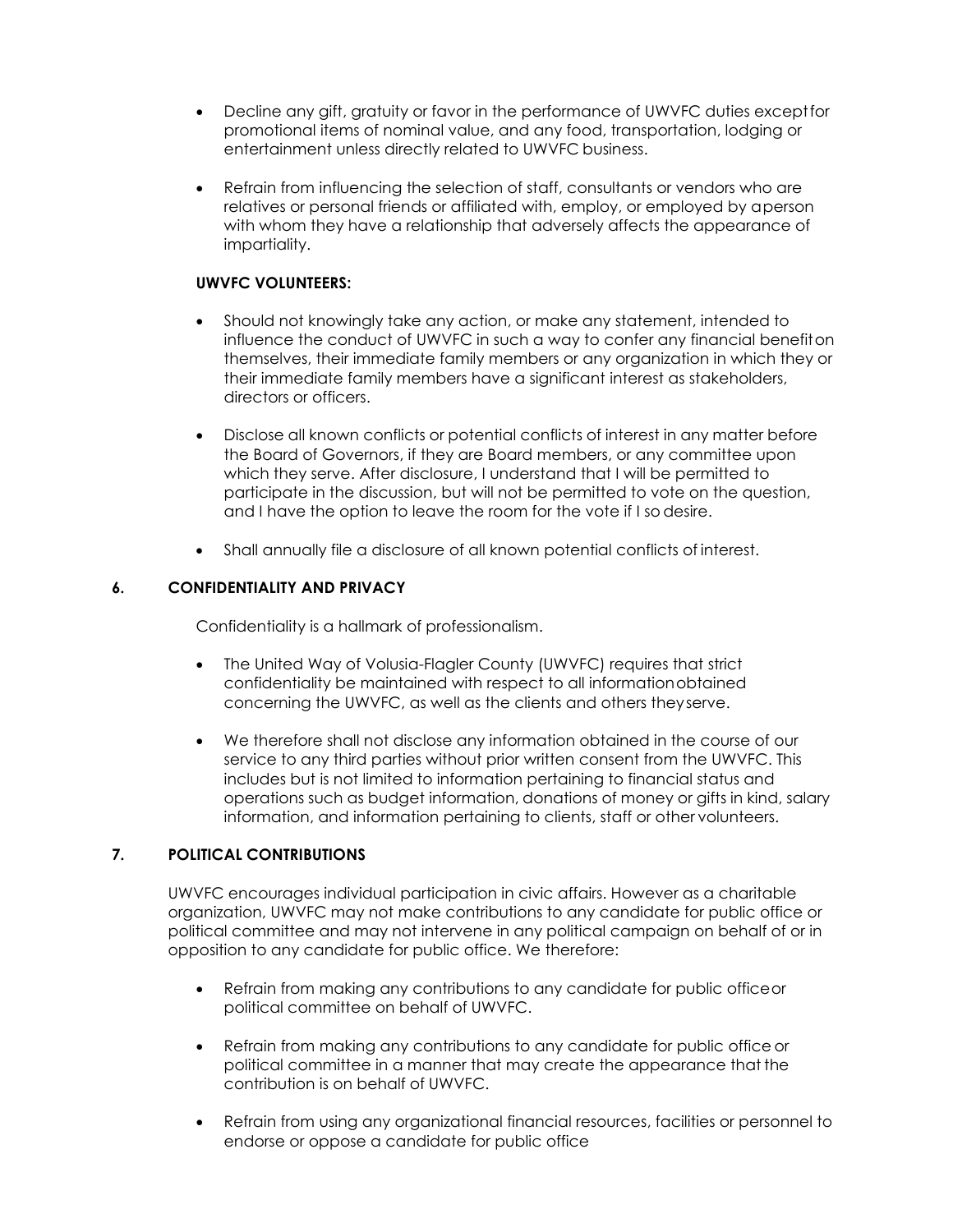- Clearly communicate that we are not acting on behalf of the organization,if identified as an official of UWVFC, while engaging in political activities in an individual capacity.
- Refrain from engaging in political activities in a manner that may create the appearance that such activity is by or on behalf of UWVFC.

#### **GUIDANCE AND DISCLOSURE**

Volunteers, staff, and representatives are encouraged to seek guidance concerning the interpretation or application of this Code of Ethics. Any known or possible breaches of the Code of Ethics should be disclosed. Staff should contact a supervisor. Volunteers should contact The Chairman of the Board of Directors.

Reports of possible breaches will be handled in the following manner:

- All reports of possible breaches will be treated in confidence as much as the organization's duty to investigate and the law allow. If confidentiality cannot be maintained, the individual disclosing the possible breach will be notified.
- All reported breaches will be investigated and, if needed, appropriate action taken based upon the policies of the organization.
- Retaliation against a person who suspects and reports a Breach in good faithwill be treated as an independent breach of the Code.
- UWVFC affirms prompt and fair resolution of all reported breaches.

I understand that this policy is meant to supplement good judgment, and I will respect its spirit as well as its wording.

| Signed by:  | Title:         |                |
|-------------|----------------|----------------|
|             | (Please Print) | (Please Print) |
| Signature:_ | Date:          |                |
|             |                |                |

Member Agency organizations with whom I have a relationship as of this date: (see next page for member agencies)